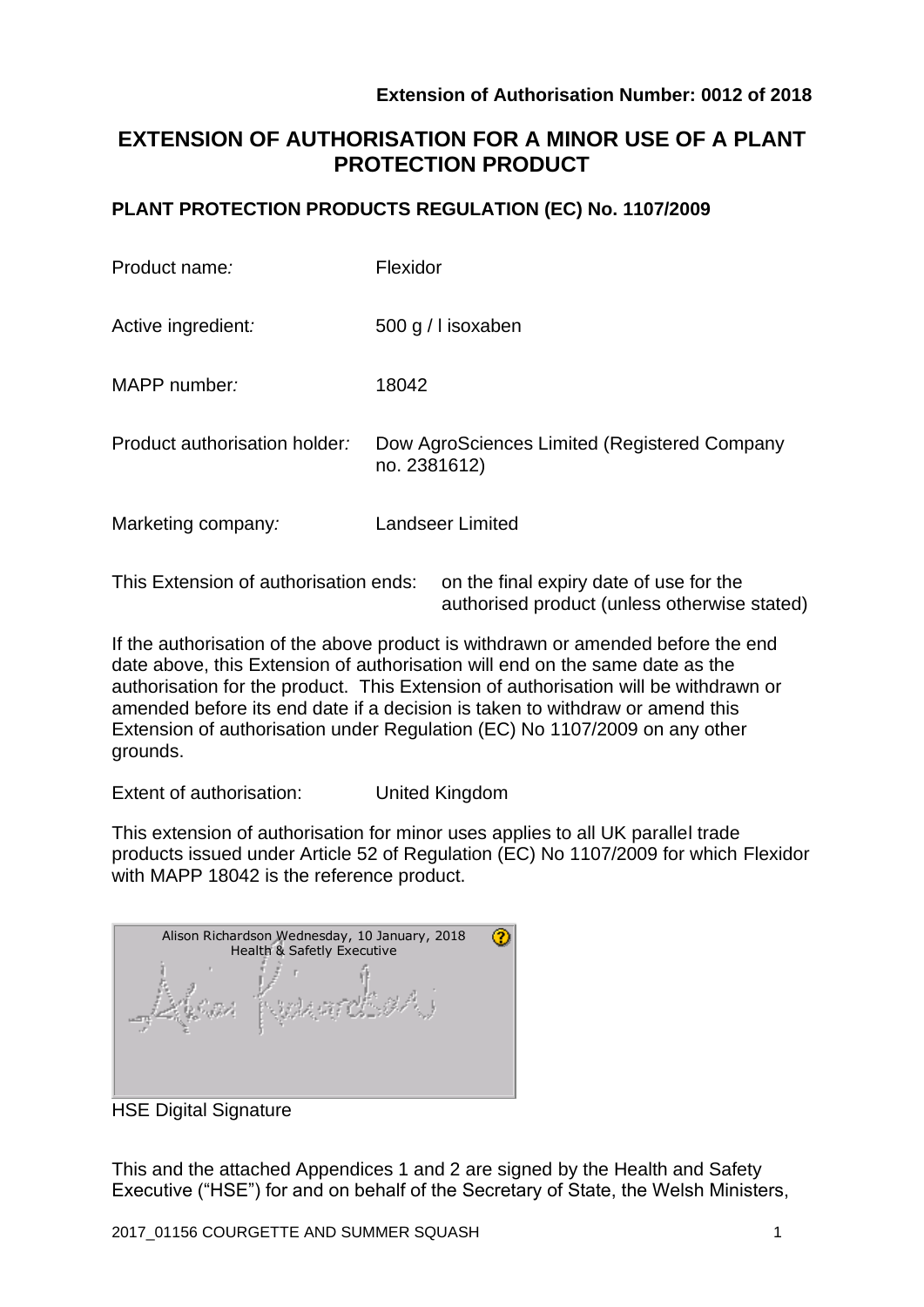the Scottish Ministers and the Department of Agriculture, Environment and Rural Affairs in Northern Ireland.

Date of issue: 5 January 2018

### **EXPLANATORY NOTES**

- 1. This is Extension of authorisation number 0012 of 2018.
- 2. This Extension of authorisation will be published on the website of the Chemicals Regulation Division of the HSE.
- 3. Application reference number: COP 2017/01156
- 4. Persons using the product to which this Extension of authorisation applies should acquaint themselves with and observe all requirements contained in the Regulation (EC) No 1107/2009, including the duty on the holder of any Extension of authorisation to notify information on potentially dangerous effects, a contravention of which is a criminal offence under those Regulations.
- 5. Neither the efficacy nor the phytotoxicity of the product for which this Extension of authorisation has been granted has been assessed and, as such, the user bears the risk in respect of failures concerning its efficacy and phytotoxicity.

### **ADVISORY INFORMATION**

This Extension of Authorisation relates to the use of 'Flexidor' (M18042) for use on outdoor courgette and summer squash. To be applied by conventional hydraulic sprayer (including air assisted hydraulic sprayers) with a maximum total dose of 0.5 litres product per hectare (maximum individual dose 0.5 litres per hectare) in a minimum water volume of 200 litres water per hectare.

Please note use on marrow is included in the current crop definition list under the uses for courgette and summer squash and is allowed under the terms of this authorisation. Growers are advised to test a small area of crop prior to application of the product.

IMPORTANT: When applying this product under the terms of this Extension of Authorisation, comply with any resistance guidance or restrictions stated on the product label.

Total reliance on one pesticide will hasten the development of resistance. Pesticides of different chemical types or alternative control measures should be included in the planned programme. Alternating with different modes of action is a recognised antiresistance strategy.

This Extension of Authorisation relates to the use of 'Flexidor' (M18042) for the control of Charlock Ivy-leaved speedwell, Common chickweed, Knotgrass, Common field-speedwell, Parsley-piert, Common fumitory, Pineapple weed, Common hempnettle, Red dead-nettle, Common mouse-ear, Redshank, Common poppy, Scarlet pimpernel, Corn marigold, Scented mayweed, Corn spurrey, Scentless mayweed, Fat-hen, Shepherd's-purse, Field forget-me-not, Small nettle, Field pansy, Volunteer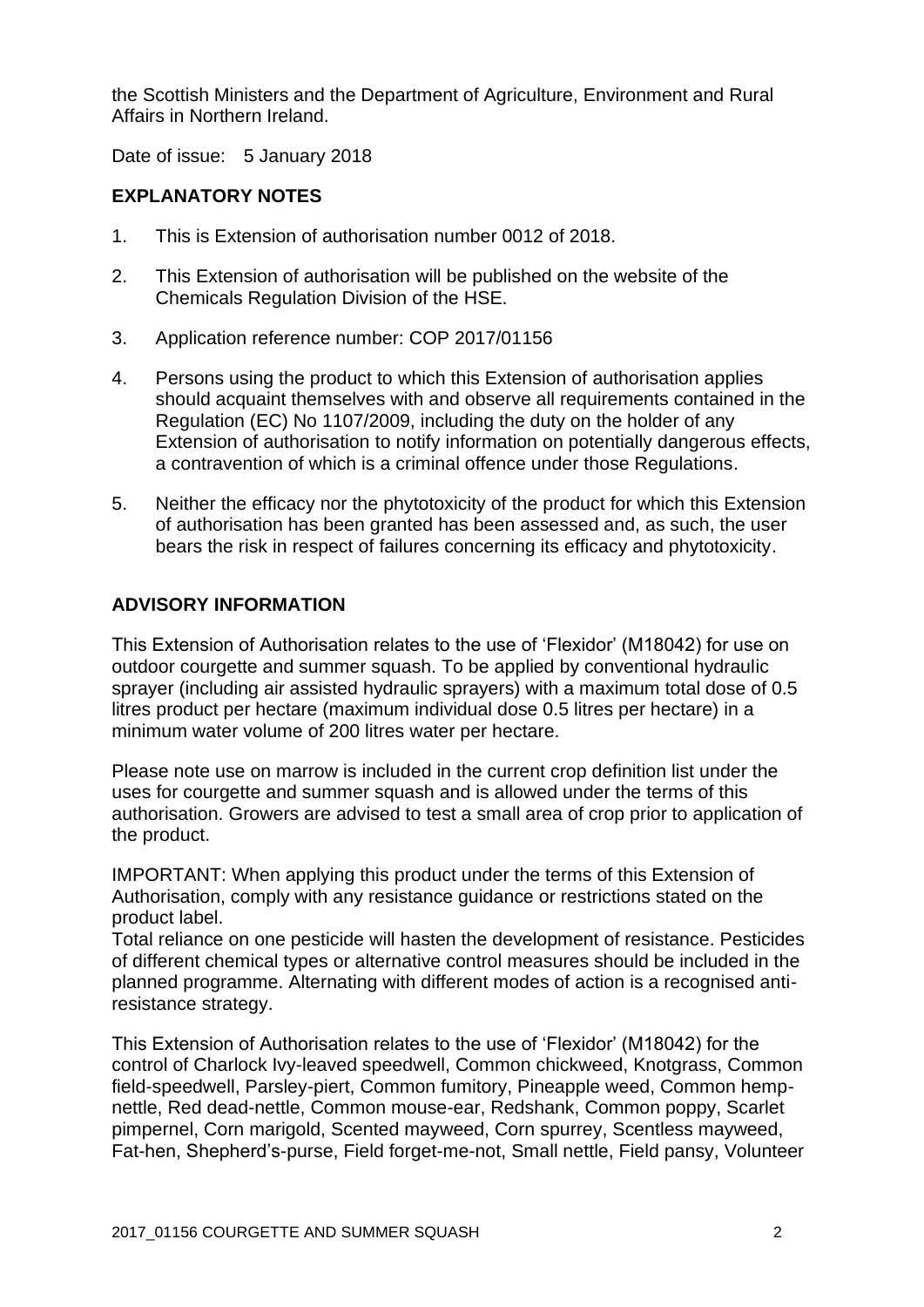rape, Green field-speedwell, Wild radish and to improve control of knotgrass and groundsel.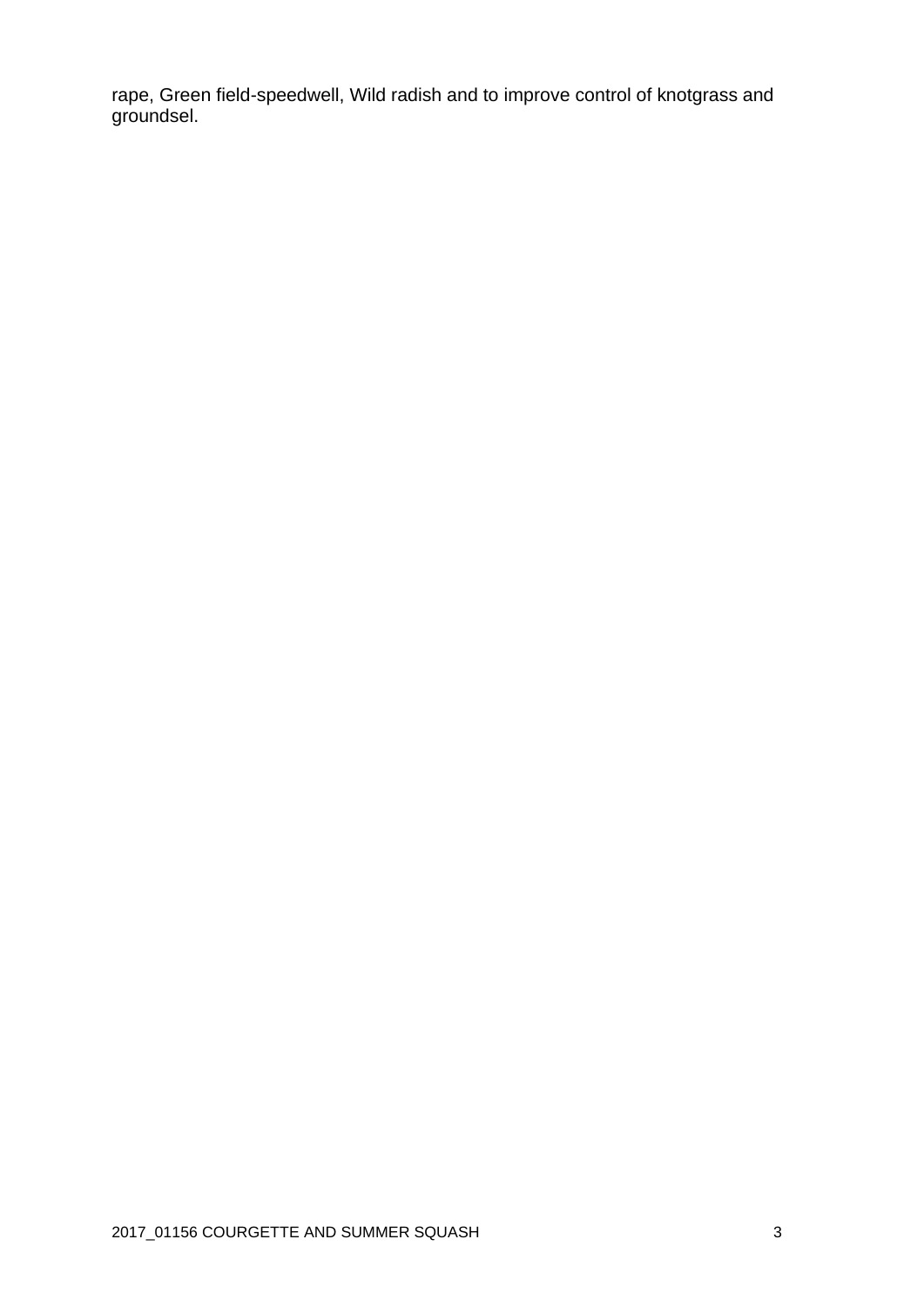## **APPENDIX 1: CONDITIONS OF EXTENSION OF AUTHORISATION**

The conditions below are obligatory. They must be complied with when the Extension of authorisation occurs. Failure to comply with the following conditions will result in the withdrawal or amendment of the Extension of authorisation under Regulation (EC) No 1107/2009 and may result in other enforcement action, including prosecution. For the purposes of this Extension of authorisation only, the conditions and/or requirements shown below supersede any corresponding conditions and/or requirements set out on the label or otherwise provided for under the product authorisation **which would otherwise apply**.

**Use:**

| Field of use:                                                                                                                                                                              | <b>ONLY AS A HERBICIDE</b>                                                                                                   |     |                                                                                                                                         |                                                                                                                                                                           |                                     |                                |  |  |  |
|--------------------------------------------------------------------------------------------------------------------------------------------------------------------------------------------|------------------------------------------------------------------------------------------------------------------------------|-----|-----------------------------------------------------------------------------------------------------------------------------------------|---------------------------------------------------------------------------------------------------------------------------------------------------------------------------|-------------------------------------|--------------------------------|--|--|--|
| User:                                                                                                                                                                                      | Professional                                                                                                                 |     |                                                                                                                                         |                                                                                                                                                                           |                                     |                                |  |  |  |
| Crops/situations:                                                                                                                                                                          | Maximum<br>individual dose:<br>(litres product /<br>ha)                                                                      |     |                                                                                                                                         | Maximum total<br>dose: (litres<br>product / ha /<br>crop)                                                                                                                 | Maximum<br>number of<br>treatments: | Latest time of<br>application: |  |  |  |
| Outdoor<br>courgette and<br>summer squash                                                                                                                                                  | 0.5                                                                                                                          |     |                                                                                                                                         | 0.5                                                                                                                                                                       |                                     | 3 true leaf stage              |  |  |  |
| <b>Operator Protection:</b><br>(1)<br>Engineering control of operator exposure must be<br>used where reasonably practicable in addition to the<br>following personal protective equipment: |                                                                                                                              |     |                                                                                                                                         |                                                                                                                                                                           |                                     |                                |  |  |  |
|                                                                                                                                                                                            | (a)<br>Operators must wear suitable protective gloves<br>when handling the concentrate or handling<br>contaminated surfaces. |     |                                                                                                                                         |                                                                                                                                                                           |                                     |                                |  |  |  |
| (b)                                                                                                                                                                                        |                                                                                                                              |     | Operators must wear suitable protective<br>clothing (coveralls) and suitable protective<br>gloves when applying by hand-held equipment. |                                                                                                                                                                           |                                     |                                |  |  |  |
|                                                                                                                                                                                            |                                                                                                                              | (2) |                                                                                                                                         | However, engineering controls may replace personal<br>protective equipment if a COSHH assessment<br>shows that they provide an equal or higher standard<br>of protection. |                                     |                                |  |  |  |
| Other specific restrictions:                                                                                                                                                               |                                                                                                                              |     |                                                                                                                                         |                                                                                                                                                                           |                                     |                                |  |  |  |

(1) This product must only be applied in accordance with the terms of this extension of authorisation, the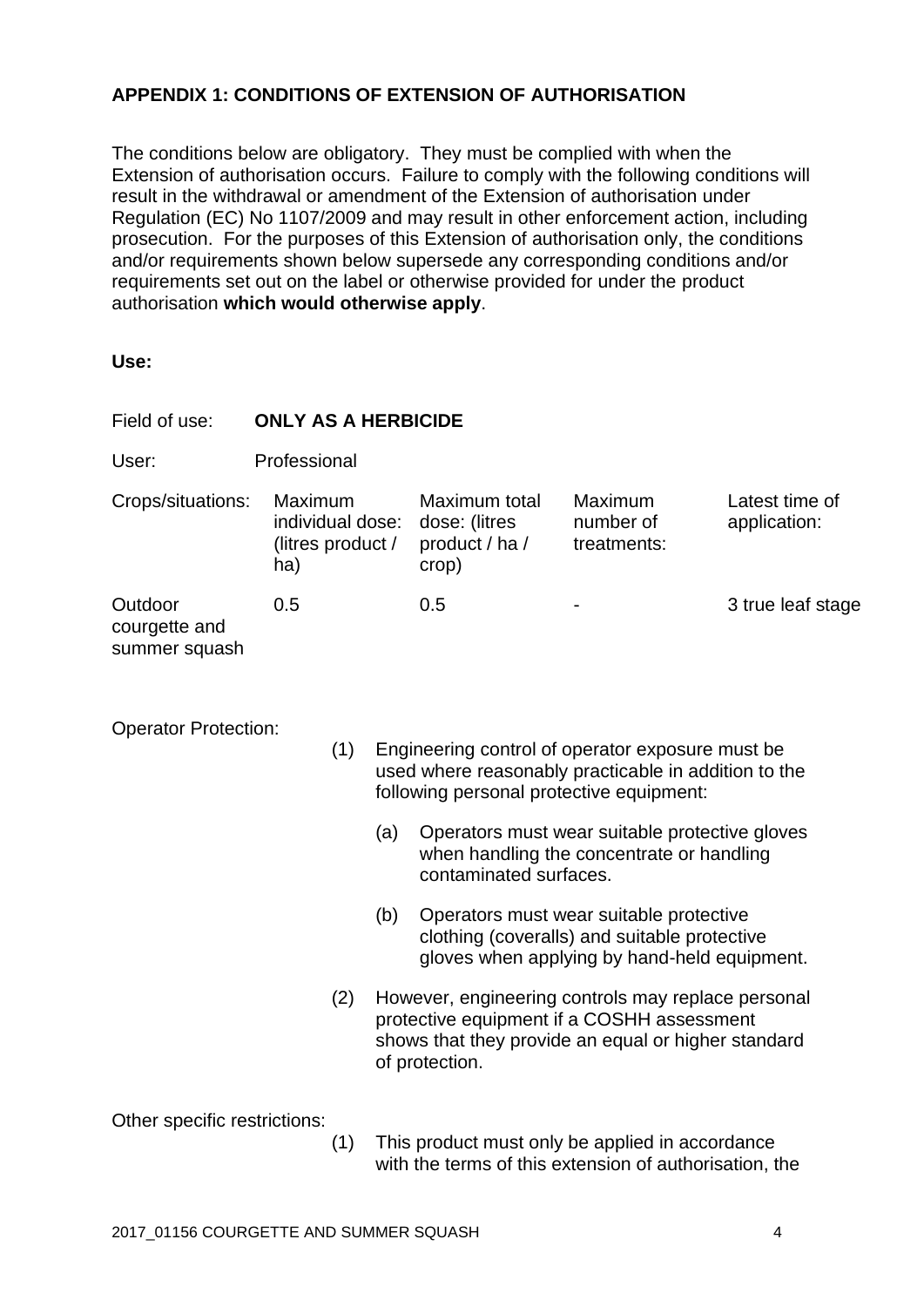product label and/or leaflet and any additional guidance on extensions of authorisation.

(2) A period of at least 180 days must be observed prior to planting of succeeding crops following treatment of the plot with 'Flexidor' or any other product containing the active substance isoxaben.